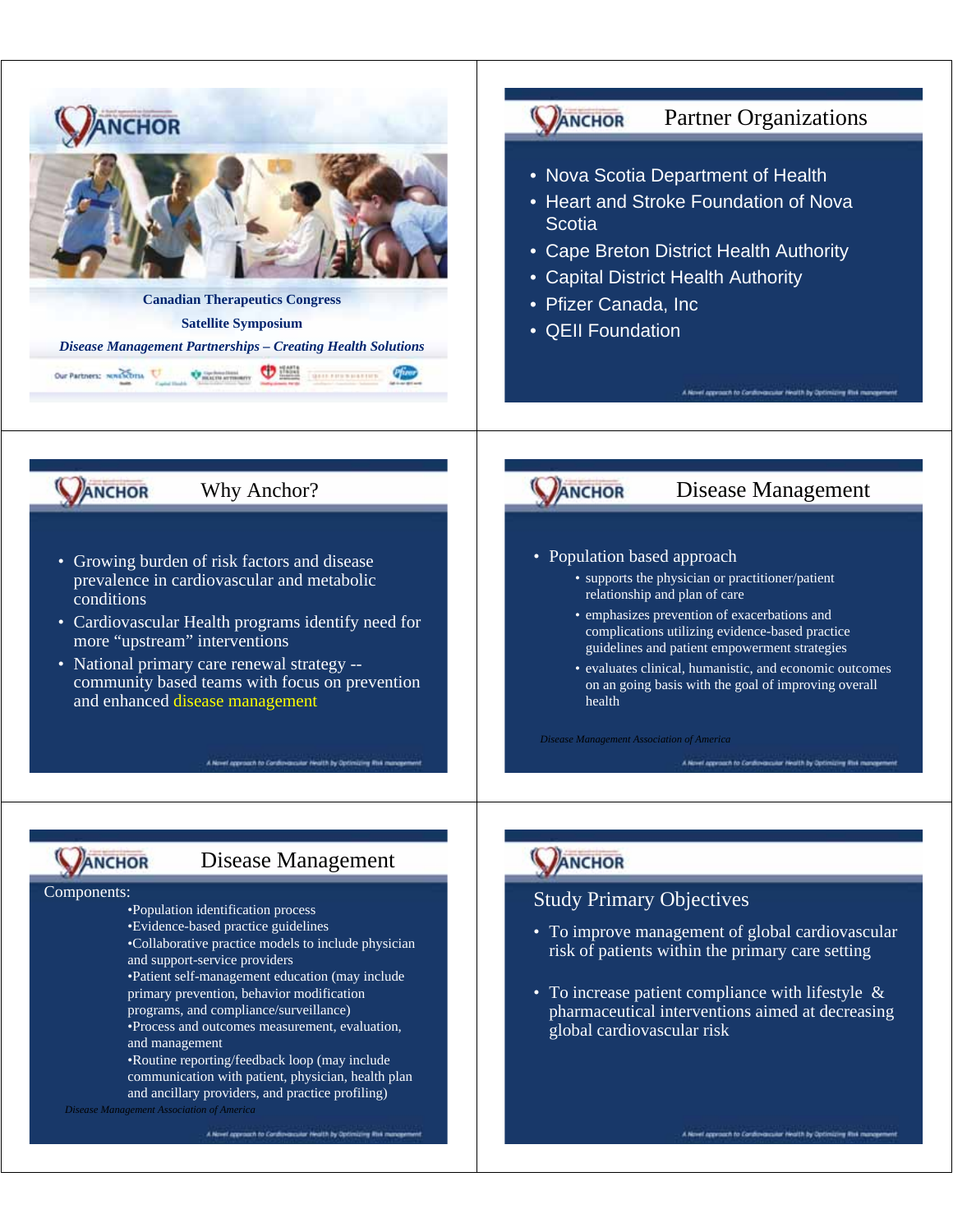

٨N el approach to Cordia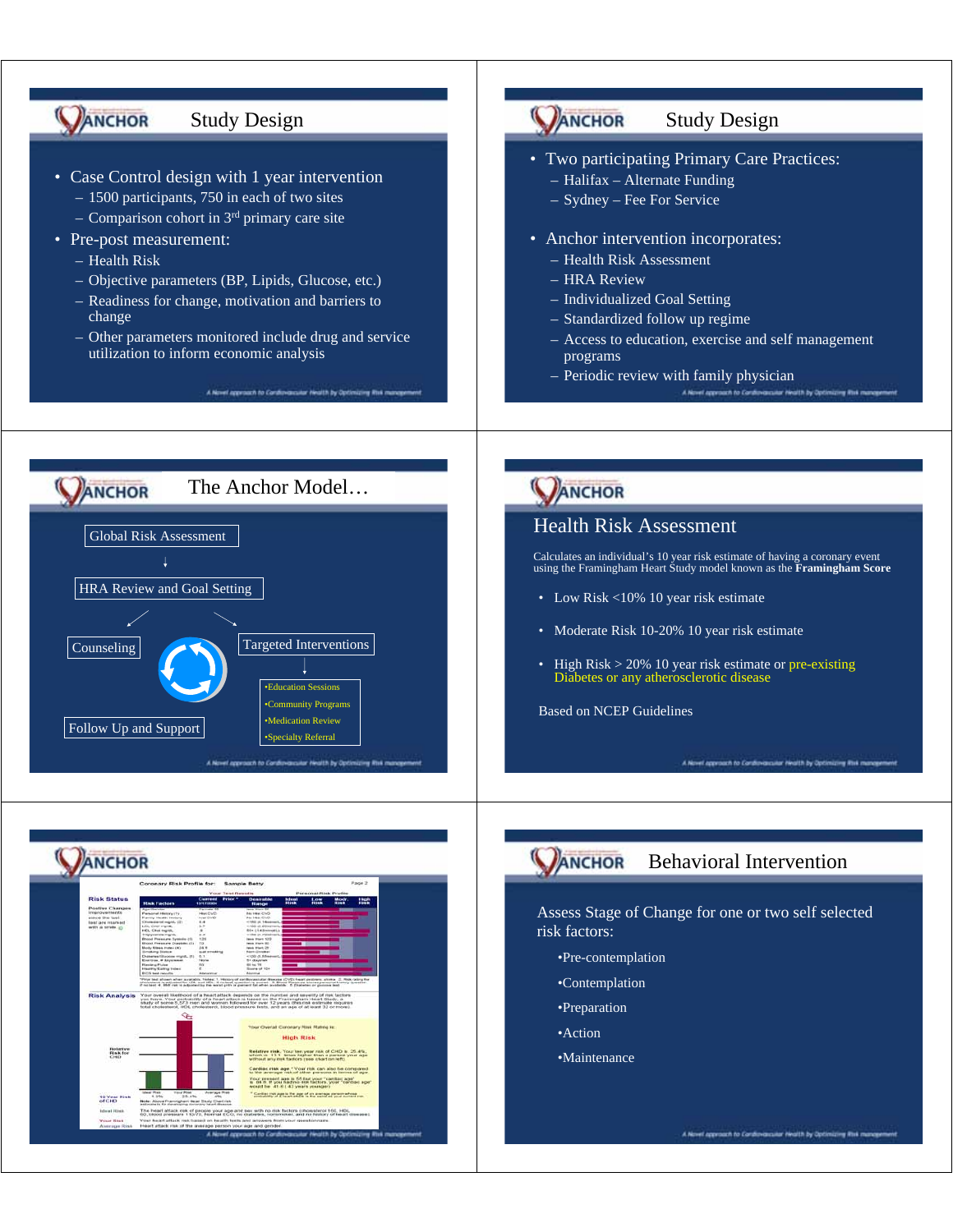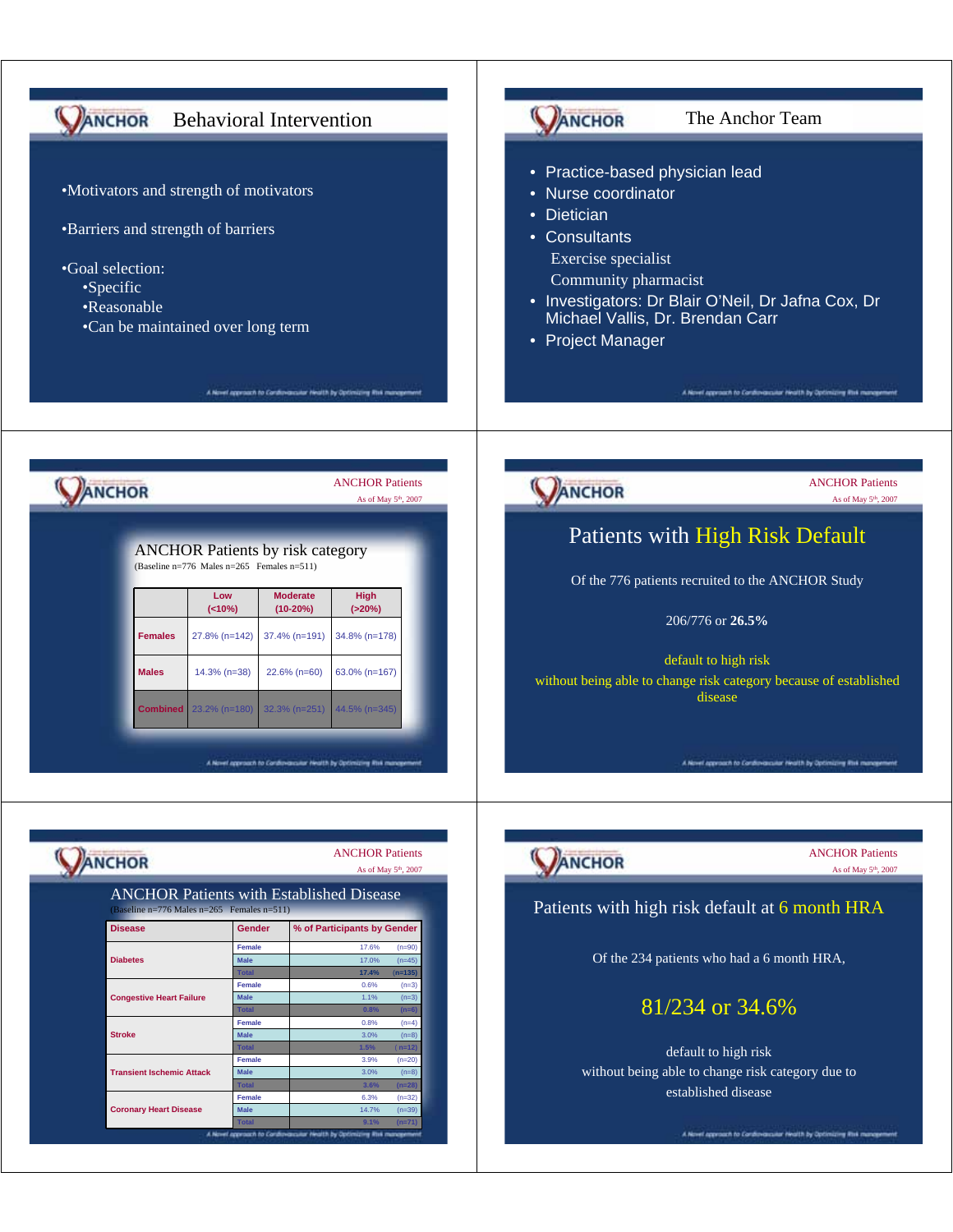| <b>Risk Reduction Results</b><br><b>Patients with Established Disease</b><br>6 Month HRA<br>$(n=234)$<br>ANCHOR patients who have had a 6 month HRA and do not<br># of Patients<br>have established disease (n=153)<br><b>Diabetes</b><br>55<br>27<br><b>Coronary Heart Disease</b><br>43/153 have reduced their risk category (28%)<br>5<br><b>Stroke</b><br><b>Transient Ischemic Attack</b><br>14<br><b>Congestive Heart Failure</b><br>3<br>54/153 have reduced their risk score (35%)<br># Pts with 2 Diseases<br>17<br># Pts with 3 Diseases<br>6 <sup>1</sup><br><b>Total Patients</b><br>81<br>A Novel approach to Cordiovarcular Health by Optimizing Rtvk manag<br>A Novel approach to Conditivisionital Health by Optimizing Risk manage<br><b>ANCHOR Patients</b><br><b>ANCHOR Patients</b><br>ANCHOR<br><b>ANCHOR</b><br>As of May 5, 2007<br><b>Reduction in Risk Category</b><br>$(n=153)$<br>Original Risk with 6 Month Follow-up (n=234)<br>Moderate<br>Low<br>High<br>Original<br>$(n=81)$<br>$(n=4)$<br>$(n=68)$<br>Score<br>70<br>64<br>Original Risk<br>60<br>At 6 Month<br>Follow-up<br>of Patients<br>50<br>40<br>30<br>گچ<br>20<br>18<br>13<br>$\overline{Q}$<br>10<br>6 month<br>Moderate<br>High<br>Low<br>Moderate<br>High<br>Low<br>follow-up<br>$(n=28)$<br><b>Risk</b><br>$(n=74)$<br>$(n=51)$<br>A Novel opproach to Condovisionist Health by Optimizing Risk management<br>A Novel approach to Condovarcular Health by Optimizing Rtsk management<br><b>ANCHOR Patients</b><br><b>ANCHOR Patients</b><br>ANCHOR<br><b>NCHOR</b><br>As of May 5 <sup>th</sup> , 2007<br>As of May 5 <sup>th</sup> , 2007<br>Metabolic Syndrome Criteria<br>Patients with 6 Month HRA Follow-up<br>Three or more of the following Risk Factors:<br>$(n=234)$<br>Measurement<br># Worsened<br># Improved<br># Same<br>Average<br>• Waist Girth > 102 cm (Male) or 88 cm (Female)<br>Change<br>143<br>59<br>32<br>Weight (Kg)<br>-1.67 Kgs<br>HDL < 1.0 mmol/L (Male) or 1.30mmol/L (Female)<br>٠<br>BMI<br>158<br>65<br>11<br>$-0.89$<br>$BP \geq 130/85$ /Blood Pressure Medication /Personal History<br>$\bullet$<br>Systolic BP<br>116<br>109<br>9<br>$+0.58$<br>17<br>Diastolic BP<br>106<br>111<br>$-0.41$<br>Fasting Blood Glucose $\ge$ /= 5.6 mmol/L /Diabetic /Diabetic<br>$\bullet$<br><b>HDL Chol</b><br>68<br>9<br>157<br>$+0.11$<br>Medication<br>LDL Chol<br>$\mathbf{3}$<br>98<br>133<br>$+0.13$<br>Triglycerides $\ge$ /=1.69mmol/L<br>٠<br>Data based on HRA at Start, compared to 6 month follow-up HRA | ANCHOR | <b>ANCHOR Patients</b><br>As of May 5 <sup>th</sup> , 2007 | ANCHOR | <b>ANCHOR Patients</b><br>As of May 5 <sup>th</sup> , 2007 |
|----------------------------------------------------------------------------------------------------------------------------------------------------------------------------------------------------------------------------------------------------------------------------------------------------------------------------------------------------------------------------------------------------------------------------------------------------------------------------------------------------------------------------------------------------------------------------------------------------------------------------------------------------------------------------------------------------------------------------------------------------------------------------------------------------------------------------------------------------------------------------------------------------------------------------------------------------------------------------------------------------------------------------------------------------------------------------------------------------------------------------------------------------------------------------------------------------------------------------------------------------------------------------------------------------------------------------------------------------------------------------------------------------------------------------------------------------------------------------------------------------------------------------------------------------------------------------------------------------------------------------------------------------------------------------------------------------------------------------------------------------------------------------------------------------------------------------------------------------------------------------------------------------------------------------------------------------------------------------------------------------------------------------------------------------------------------------------------------------------------------------------------------------------------------------------------------------------------------------------------------------------------------------------------------------------------------------------------------------------------------------------------------------------------------------------------------------------------------------------------------------------------------------------------|--------|------------------------------------------------------------|--------|------------------------------------------------------------|
|                                                                                                                                                                                                                                                                                                                                                                                                                                                                                                                                                                                                                                                                                                                                                                                                                                                                                                                                                                                                                                                                                                                                                                                                                                                                                                                                                                                                                                                                                                                                                                                                                                                                                                                                                                                                                                                                                                                                                                                                                                                                                                                                                                                                                                                                                                                                                                                                                                                                                                                                        |        |                                                            |        |                                                            |
|                                                                                                                                                                                                                                                                                                                                                                                                                                                                                                                                                                                                                                                                                                                                                                                                                                                                                                                                                                                                                                                                                                                                                                                                                                                                                                                                                                                                                                                                                                                                                                                                                                                                                                                                                                                                                                                                                                                                                                                                                                                                                                                                                                                                                                                                                                                                                                                                                                                                                                                                        |        |                                                            |        |                                                            |
|                                                                                                                                                                                                                                                                                                                                                                                                                                                                                                                                                                                                                                                                                                                                                                                                                                                                                                                                                                                                                                                                                                                                                                                                                                                                                                                                                                                                                                                                                                                                                                                                                                                                                                                                                                                                                                                                                                                                                                                                                                                                                                                                                                                                                                                                                                                                                                                                                                                                                                                                        |        |                                                            |        |                                                            |
|                                                                                                                                                                                                                                                                                                                                                                                                                                                                                                                                                                                                                                                                                                                                                                                                                                                                                                                                                                                                                                                                                                                                                                                                                                                                                                                                                                                                                                                                                                                                                                                                                                                                                                                                                                                                                                                                                                                                                                                                                                                                                                                                                                                                                                                                                                                                                                                                                                                                                                                                        |        |                                                            |        |                                                            |
|                                                                                                                                                                                                                                                                                                                                                                                                                                                                                                                                                                                                                                                                                                                                                                                                                                                                                                                                                                                                                                                                                                                                                                                                                                                                                                                                                                                                                                                                                                                                                                                                                                                                                                                                                                                                                                                                                                                                                                                                                                                                                                                                                                                                                                                                                                                                                                                                                                                                                                                                        |        |                                                            |        |                                                            |
|                                                                                                                                                                                                                                                                                                                                                                                                                                                                                                                                                                                                                                                                                                                                                                                                                                                                                                                                                                                                                                                                                                                                                                                                                                                                                                                                                                                                                                                                                                                                                                                                                                                                                                                                                                                                                                                                                                                                                                                                                                                                                                                                                                                                                                                                                                                                                                                                                                                                                                                                        |        |                                                            |        |                                                            |
|                                                                                                                                                                                                                                                                                                                                                                                                                                                                                                                                                                                                                                                                                                                                                                                                                                                                                                                                                                                                                                                                                                                                                                                                                                                                                                                                                                                                                                                                                                                                                                                                                                                                                                                                                                                                                                                                                                                                                                                                                                                                                                                                                                                                                                                                                                                                                                                                                                                                                                                                        |        |                                                            |        |                                                            |
|                                                                                                                                                                                                                                                                                                                                                                                                                                                                                                                                                                                                                                                                                                                                                                                                                                                                                                                                                                                                                                                                                                                                                                                                                                                                                                                                                                                                                                                                                                                                                                                                                                                                                                                                                                                                                                                                                                                                                                                                                                                                                                                                                                                                                                                                                                                                                                                                                                                                                                                                        |        |                                                            |        |                                                            |
|                                                                                                                                                                                                                                                                                                                                                                                                                                                                                                                                                                                                                                                                                                                                                                                                                                                                                                                                                                                                                                                                                                                                                                                                                                                                                                                                                                                                                                                                                                                                                                                                                                                                                                                                                                                                                                                                                                                                                                                                                                                                                                                                                                                                                                                                                                                                                                                                                                                                                                                                        |        |                                                            |        |                                                            |
|                                                                                                                                                                                                                                                                                                                                                                                                                                                                                                                                                                                                                                                                                                                                                                                                                                                                                                                                                                                                                                                                                                                                                                                                                                                                                                                                                                                                                                                                                                                                                                                                                                                                                                                                                                                                                                                                                                                                                                                                                                                                                                                                                                                                                                                                                                                                                                                                                                                                                                                                        |        |                                                            |        |                                                            |
|                                                                                                                                                                                                                                                                                                                                                                                                                                                                                                                                                                                                                                                                                                                                                                                                                                                                                                                                                                                                                                                                                                                                                                                                                                                                                                                                                                                                                                                                                                                                                                                                                                                                                                                                                                                                                                                                                                                                                                                                                                                                                                                                                                                                                                                                                                                                                                                                                                                                                                                                        |        |                                                            |        |                                                            |
|                                                                                                                                                                                                                                                                                                                                                                                                                                                                                                                                                                                                                                                                                                                                                                                                                                                                                                                                                                                                                                                                                                                                                                                                                                                                                                                                                                                                                                                                                                                                                                                                                                                                                                                                                                                                                                                                                                                                                                                                                                                                                                                                                                                                                                                                                                                                                                                                                                                                                                                                        |        |                                                            |        |                                                            |
|                                                                                                                                                                                                                                                                                                                                                                                                                                                                                                                                                                                                                                                                                                                                                                                                                                                                                                                                                                                                                                                                                                                                                                                                                                                                                                                                                                                                                                                                                                                                                                                                                                                                                                                                                                                                                                                                                                                                                                                                                                                                                                                                                                                                                                                                                                                                                                                                                                                                                                                                        |        |                                                            |        |                                                            |
|                                                                                                                                                                                                                                                                                                                                                                                                                                                                                                                                                                                                                                                                                                                                                                                                                                                                                                                                                                                                                                                                                                                                                                                                                                                                                                                                                                                                                                                                                                                                                                                                                                                                                                                                                                                                                                                                                                                                                                                                                                                                                                                                                                                                                                                                                                                                                                                                                                                                                                                                        |        |                                                            |        |                                                            |
|                                                                                                                                                                                                                                                                                                                                                                                                                                                                                                                                                                                                                                                                                                                                                                                                                                                                                                                                                                                                                                                                                                                                                                                                                                                                                                                                                                                                                                                                                                                                                                                                                                                                                                                                                                                                                                                                                                                                                                                                                                                                                                                                                                                                                                                                                                                                                                                                                                                                                                                                        |        |                                                            |        |                                                            |
|                                                                                                                                                                                                                                                                                                                                                                                                                                                                                                                                                                                                                                                                                                                                                                                                                                                                                                                                                                                                                                                                                                                                                                                                                                                                                                                                                                                                                                                                                                                                                                                                                                                                                                                                                                                                                                                                                                                                                                                                                                                                                                                                                                                                                                                                                                                                                                                                                                                                                                                                        |        |                                                            |        |                                                            |
|                                                                                                                                                                                                                                                                                                                                                                                                                                                                                                                                                                                                                                                                                                                                                                                                                                                                                                                                                                                                                                                                                                                                                                                                                                                                                                                                                                                                                                                                                                                                                                                                                                                                                                                                                                                                                                                                                                                                                                                                                                                                                                                                                                                                                                                                                                                                                                                                                                                                                                                                        |        |                                                            |        |                                                            |
|                                                                                                                                                                                                                                                                                                                                                                                                                                                                                                                                                                                                                                                                                                                                                                                                                                                                                                                                                                                                                                                                                                                                                                                                                                                                                                                                                                                                                                                                                                                                                                                                                                                                                                                                                                                                                                                                                                                                                                                                                                                                                                                                                                                                                                                                                                                                                                                                                                                                                                                                        |        |                                                            |        |                                                            |
|                                                                                                                                                                                                                                                                                                                                                                                                                                                                                                                                                                                                                                                                                                                                                                                                                                                                                                                                                                                                                                                                                                                                                                                                                                                                                                                                                                                                                                                                                                                                                                                                                                                                                                                                                                                                                                                                                                                                                                                                                                                                                                                                                                                                                                                                                                                                                                                                                                                                                                                                        |        |                                                            |        |                                                            |
|                                                                                                                                                                                                                                                                                                                                                                                                                                                                                                                                                                                                                                                                                                                                                                                                                                                                                                                                                                                                                                                                                                                                                                                                                                                                                                                                                                                                                                                                                                                                                                                                                                                                                                                                                                                                                                                                                                                                                                                                                                                                                                                                                                                                                                                                                                                                                                                                                                                                                                                                        |        |                                                            |        |                                                            |
|                                                                                                                                                                                                                                                                                                                                                                                                                                                                                                                                                                                                                                                                                                                                                                                                                                                                                                                                                                                                                                                                                                                                                                                                                                                                                                                                                                                                                                                                                                                                                                                                                                                                                                                                                                                                                                                                                                                                                                                                                                                                                                                                                                                                                                                                                                                                                                                                                                                                                                                                        |        |                                                            |        |                                                            |
|                                                                                                                                                                                                                                                                                                                                                                                                                                                                                                                                                                                                                                                                                                                                                                                                                                                                                                                                                                                                                                                                                                                                                                                                                                                                                                                                                                                                                                                                                                                                                                                                                                                                                                                                                                                                                                                                                                                                                                                                                                                                                                                                                                                                                                                                                                                                                                                                                                                                                                                                        |        |                                                            |        |                                                            |
|                                                                                                                                                                                                                                                                                                                                                                                                                                                                                                                                                                                                                                                                                                                                                                                                                                                                                                                                                                                                                                                                                                                                                                                                                                                                                                                                                                                                                                                                                                                                                                                                                                                                                                                                                                                                                                                                                                                                                                                                                                                                                                                                                                                                                                                                                                                                                                                                                                                                                                                                        |        |                                                            |        |                                                            |
|                                                                                                                                                                                                                                                                                                                                                                                                                                                                                                                                                                                                                                                                                                                                                                                                                                                                                                                                                                                                                                                                                                                                                                                                                                                                                                                                                                                                                                                                                                                                                                                                                                                                                                                                                                                                                                                                                                                                                                                                                                                                                                                                                                                                                                                                                                                                                                                                                                                                                                                                        |        |                                                            |        |                                                            |
|                                                                                                                                                                                                                                                                                                                                                                                                                                                                                                                                                                                                                                                                                                                                                                                                                                                                                                                                                                                                                                                                                                                                                                                                                                                                                                                                                                                                                                                                                                                                                                                                                                                                                                                                                                                                                                                                                                                                                                                                                                                                                                                                                                                                                                                                                                                                                                                                                                                                                                                                        |        |                                                            |        |                                                            |
|                                                                                                                                                                                                                                                                                                                                                                                                                                                                                                                                                                                                                                                                                                                                                                                                                                                                                                                                                                                                                                                                                                                                                                                                                                                                                                                                                                                                                                                                                                                                                                                                                                                                                                                                                                                                                                                                                                                                                                                                                                                                                                                                                                                                                                                                                                                                                                                                                                                                                                                                        |        |                                                            |        |                                                            |
|                                                                                                                                                                                                                                                                                                                                                                                                                                                                                                                                                                                                                                                                                                                                                                                                                                                                                                                                                                                                                                                                                                                                                                                                                                                                                                                                                                                                                                                                                                                                                                                                                                                                                                                                                                                                                                                                                                                                                                                                                                                                                                                                                                                                                                                                                                                                                                                                                                                                                                                                        |        |                                                            |        |                                                            |
|                                                                                                                                                                                                                                                                                                                                                                                                                                                                                                                                                                                                                                                                                                                                                                                                                                                                                                                                                                                                                                                                                                                                                                                                                                                                                                                                                                                                                                                                                                                                                                                                                                                                                                                                                                                                                                                                                                                                                                                                                                                                                                                                                                                                                                                                                                                                                                                                                                                                                                                                        |        |                                                            |        |                                                            |
|                                                                                                                                                                                                                                                                                                                                                                                                                                                                                                                                                                                                                                                                                                                                                                                                                                                                                                                                                                                                                                                                                                                                                                                                                                                                                                                                                                                                                                                                                                                                                                                                                                                                                                                                                                                                                                                                                                                                                                                                                                                                                                                                                                                                                                                                                                                                                                                                                                                                                                                                        |        |                                                            |        |                                                            |
|                                                                                                                                                                                                                                                                                                                                                                                                                                                                                                                                                                                                                                                                                                                                                                                                                                                                                                                                                                                                                                                                                                                                                                                                                                                                                                                                                                                                                                                                                                                                                                                                                                                                                                                                                                                                                                                                                                                                                                                                                                                                                                                                                                                                                                                                                                                                                                                                                                                                                                                                        |        |                                                            |        |                                                            |
|                                                                                                                                                                                                                                                                                                                                                                                                                                                                                                                                                                                                                                                                                                                                                                                                                                                                                                                                                                                                                                                                                                                                                                                                                                                                                                                                                                                                                                                                                                                                                                                                                                                                                                                                                                                                                                                                                                                                                                                                                                                                                                                                                                                                                                                                                                                                                                                                                                                                                                                                        |        |                                                            |        |                                                            |
|                                                                                                                                                                                                                                                                                                                                                                                                                                                                                                                                                                                                                                                                                                                                                                                                                                                                                                                                                                                                                                                                                                                                                                                                                                                                                                                                                                                                                                                                                                                                                                                                                                                                                                                                                                                                                                                                                                                                                                                                                                                                                                                                                                                                                                                                                                                                                                                                                                                                                                                                        |        |                                                            |        |                                                            |
|                                                                                                                                                                                                                                                                                                                                                                                                                                                                                                                                                                                                                                                                                                                                                                                                                                                                                                                                                                                                                                                                                                                                                                                                                                                                                                                                                                                                                                                                                                                                                                                                                                                                                                                                                                                                                                                                                                                                                                                                                                                                                                                                                                                                                                                                                                                                                                                                                                                                                                                                        |        |                                                            |        |                                                            |
|                                                                                                                                                                                                                                                                                                                                                                                                                                                                                                                                                                                                                                                                                                                                                                                                                                                                                                                                                                                                                                                                                                                                                                                                                                                                                                                                                                                                                                                                                                                                                                                                                                                                                                                                                                                                                                                                                                                                                                                                                                                                                                                                                                                                                                                                                                                                                                                                                                                                                                                                        |        |                                                            |        |                                                            |
|                                                                                                                                                                                                                                                                                                                                                                                                                                                                                                                                                                                                                                                                                                                                                                                                                                                                                                                                                                                                                                                                                                                                                                                                                                                                                                                                                                                                                                                                                                                                                                                                                                                                                                                                                                                                                                                                                                                                                                                                                                                                                                                                                                                                                                                                                                                                                                                                                                                                                                                                        |        |                                                            |        |                                                            |
|                                                                                                                                                                                                                                                                                                                                                                                                                                                                                                                                                                                                                                                                                                                                                                                                                                                                                                                                                                                                                                                                                                                                                                                                                                                                                                                                                                                                                                                                                                                                                                                                                                                                                                                                                                                                                                                                                                                                                                                                                                                                                                                                                                                                                                                                                                                                                                                                                                                                                                                                        |        |                                                            |        |                                                            |
|                                                                                                                                                                                                                                                                                                                                                                                                                                                                                                                                                                                                                                                                                                                                                                                                                                                                                                                                                                                                                                                                                                                                                                                                                                                                                                                                                                                                                                                                                                                                                                                                                                                                                                                                                                                                                                                                                                                                                                                                                                                                                                                                                                                                                                                                                                                                                                                                                                                                                                                                        |        |                                                            |        |                                                            |
|                                                                                                                                                                                                                                                                                                                                                                                                                                                                                                                                                                                                                                                                                                                                                                                                                                                                                                                                                                                                                                                                                                                                                                                                                                                                                                                                                                                                                                                                                                                                                                                                                                                                                                                                                                                                                                                                                                                                                                                                                                                                                                                                                                                                                                                                                                                                                                                                                                                                                                                                        |        |                                                            |        |                                                            |
|                                                                                                                                                                                                                                                                                                                                                                                                                                                                                                                                                                                                                                                                                                                                                                                                                                                                                                                                                                                                                                                                                                                                                                                                                                                                                                                                                                                                                                                                                                                                                                                                                                                                                                                                                                                                                                                                                                                                                                                                                                                                                                                                                                                                                                                                                                                                                                                                                                                                                                                                        |        |                                                            |        |                                                            |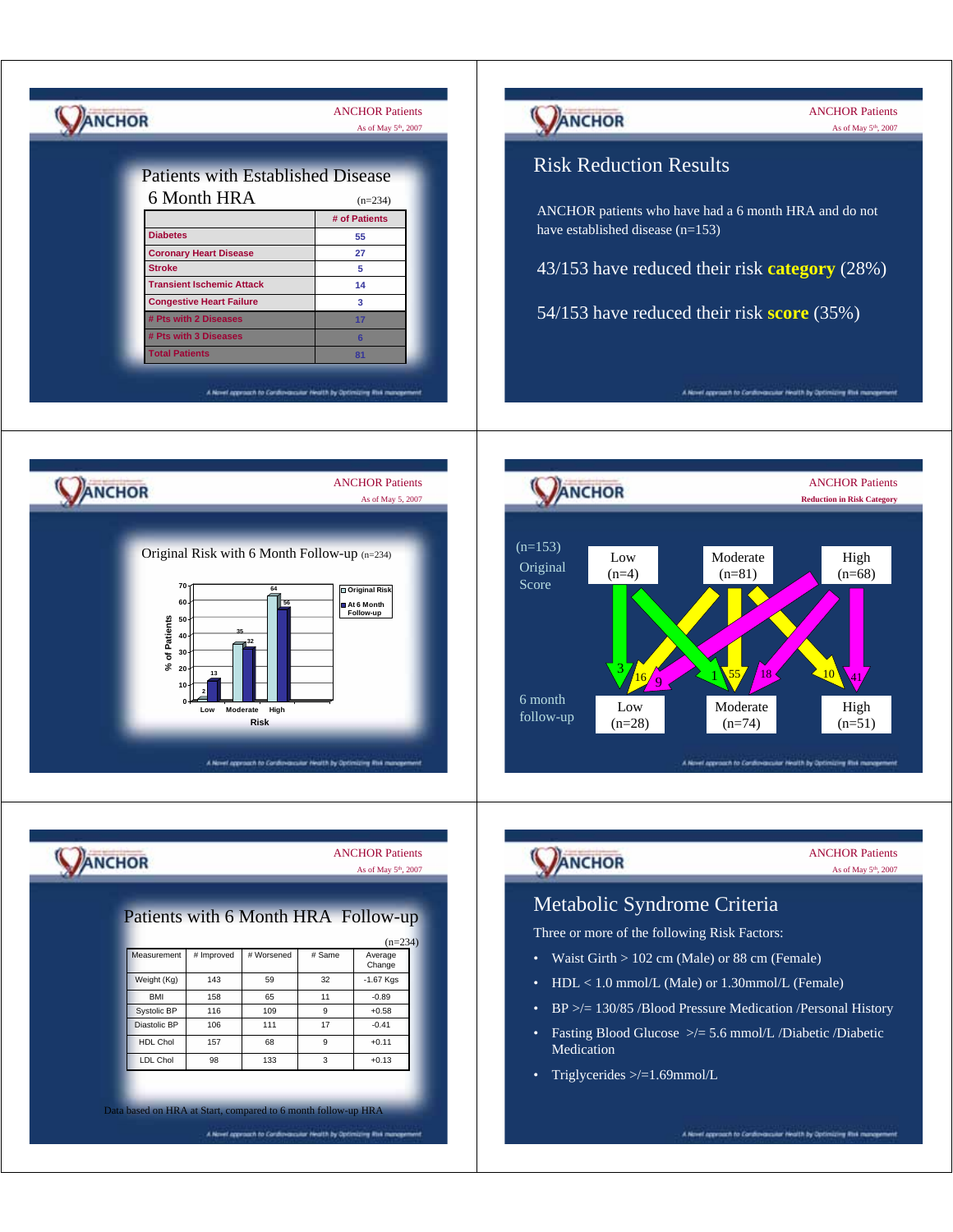